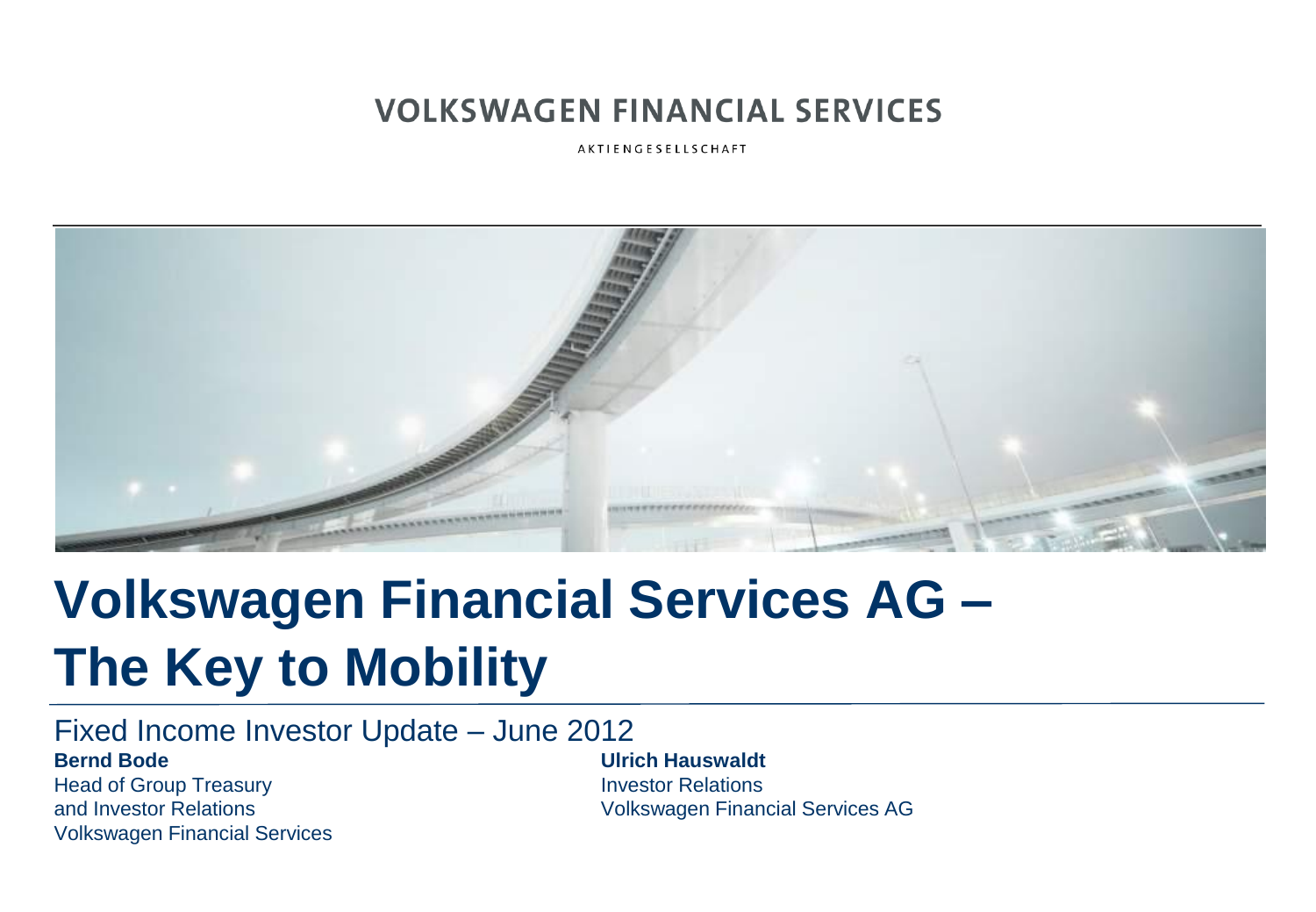AKTIENGESELLSCHAFT



Volkswagen Financial Services AG | Company Presentation | June 2012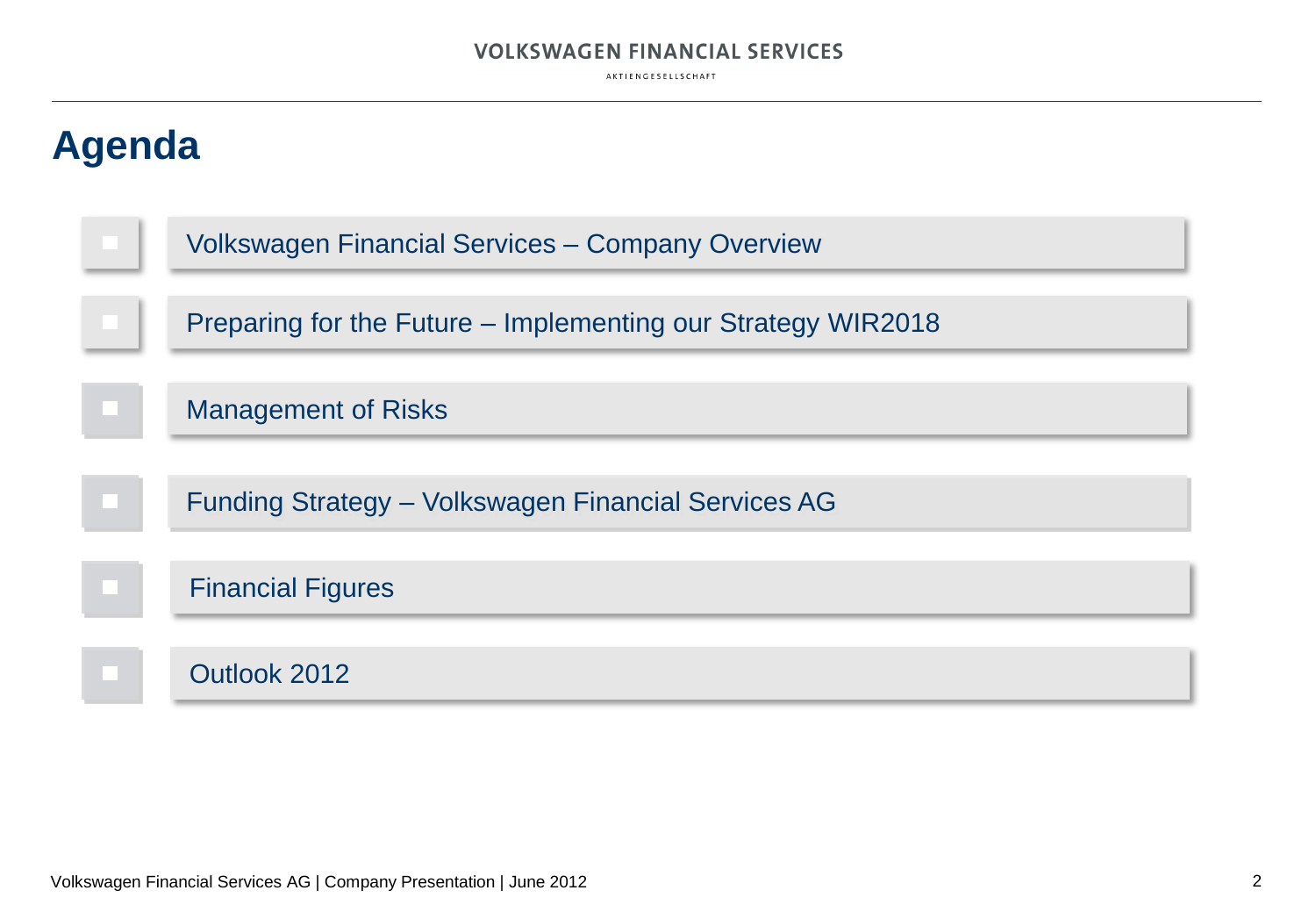AKTIENGESELLSCHAFT

### **Volkswagen Group Structure – Two Strong Divisions**



\* 49.9% stake in Porsche Zwischenholding GmbH since 7 December 2009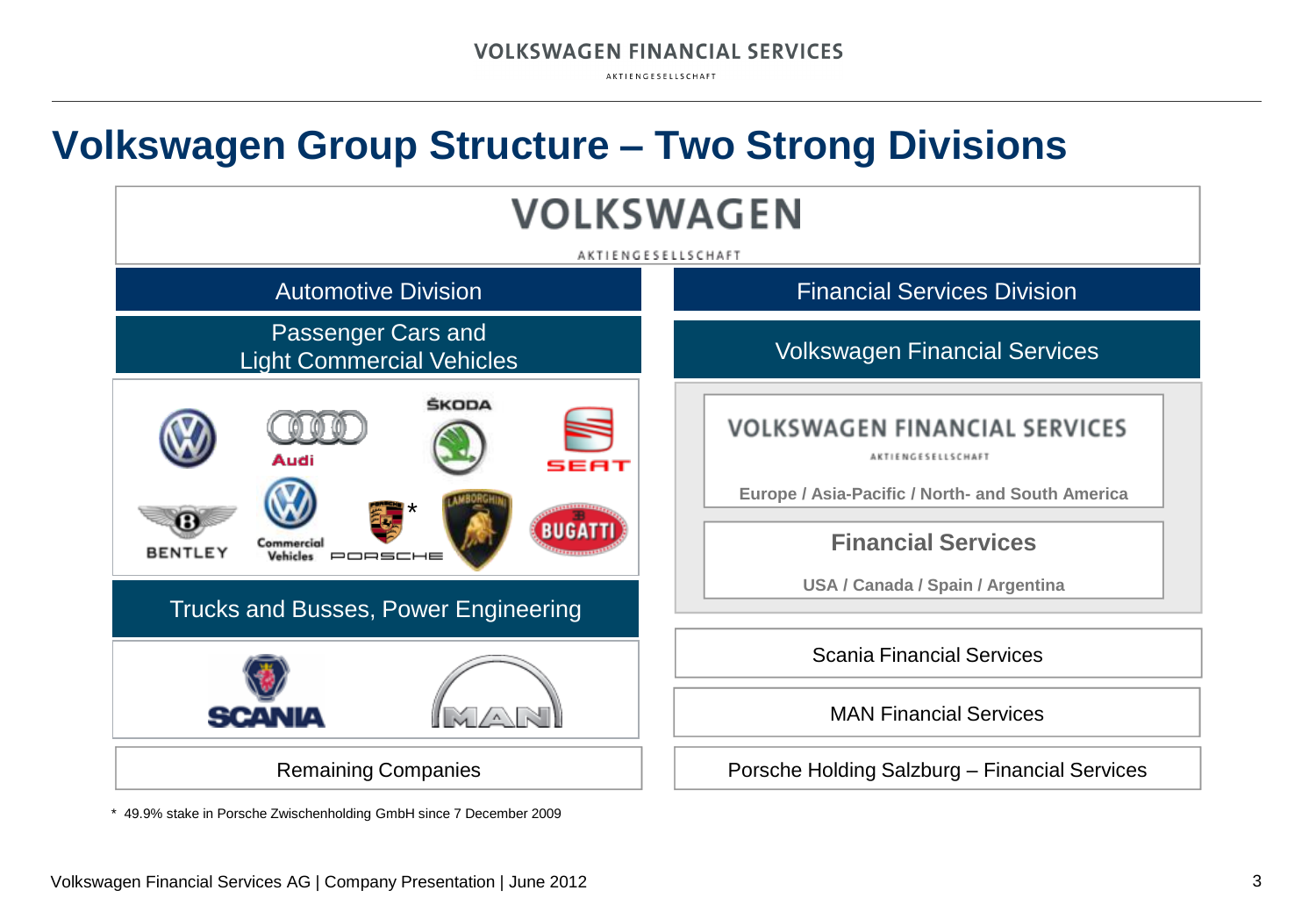AKTIENGESELLSCHAFT

### **Volkswagen Financial Services AG at a glance (12/31/2011)**



Directly, as well as through equity participations and service contracts, Volkswagen Financial Services AG offers financial services for the Volkswagen Group brands in **38** countries worldwide.

| <b>Company figures</b>   |                     |  |
|--------------------------|---------------------|--|
| <b>Total assets</b>      | $\epsilon$ 76.95 bn |  |
| Equity                   | $\epsilon$ 7.70 bn  |  |
| <b>Customer deposits</b> | $\epsilon$ 23.80 bn |  |
| <b>Employees</b>         | 7,322               |  |
| <b>Receivables</b>       | € 57.93 bn          |  |

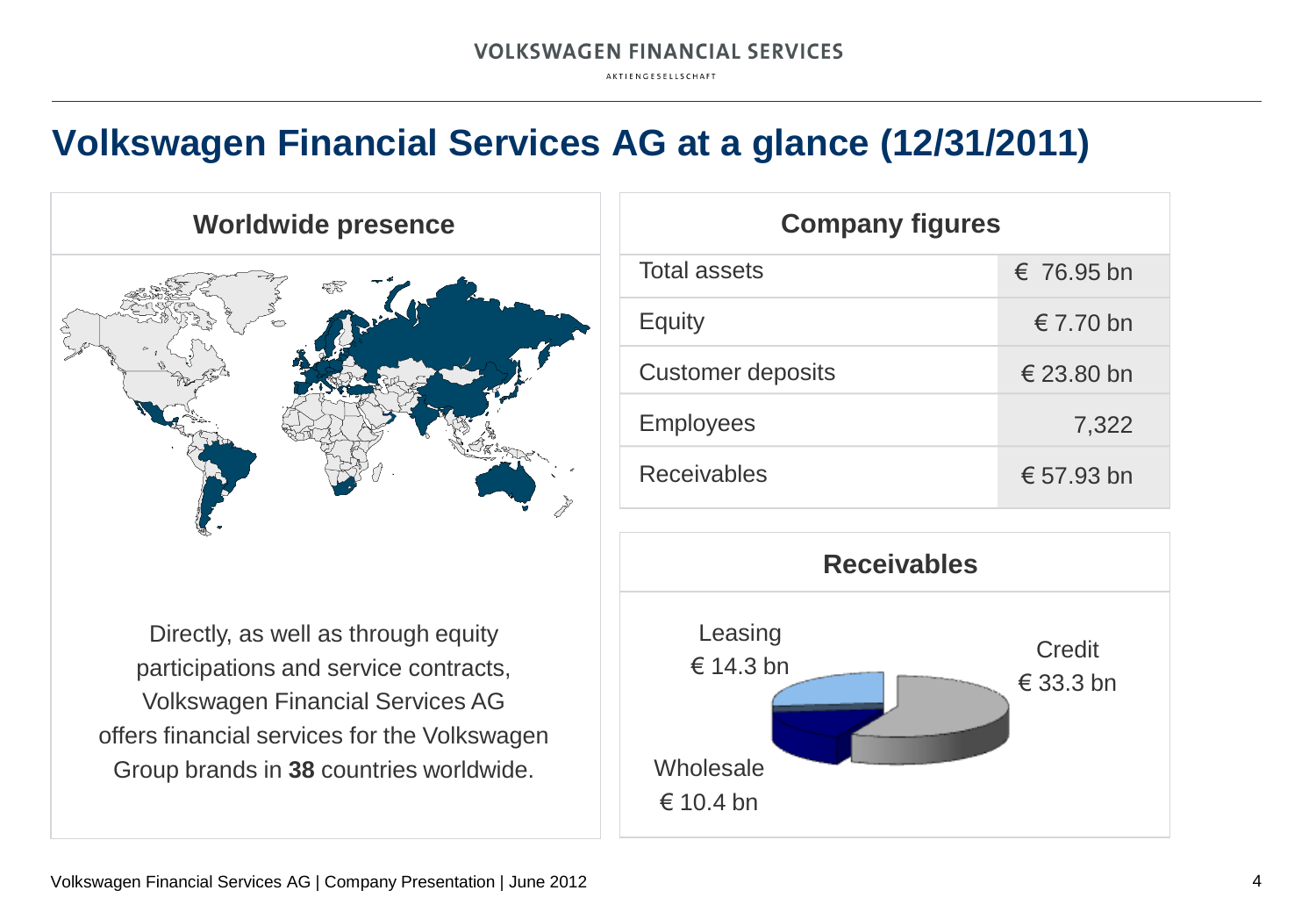AKTIENGESELLSCHAFT



Volkswagen Financial Services AG | Company Presentation | June 2012 **5** 5 5 5 5 6 7 7 8 7 7 8 7 7 7 7 7 7 8 7 7 8 7 7 8 7 7 8 7 7 8 7 7 8 7 7 8 7 7 8 7 7 8 7 7 8 7 7 8 7 7 8 7 7 8 7 7 8 7 7 8 7 7 8 7 7 8 7 7 8 7 7 8 7 7 8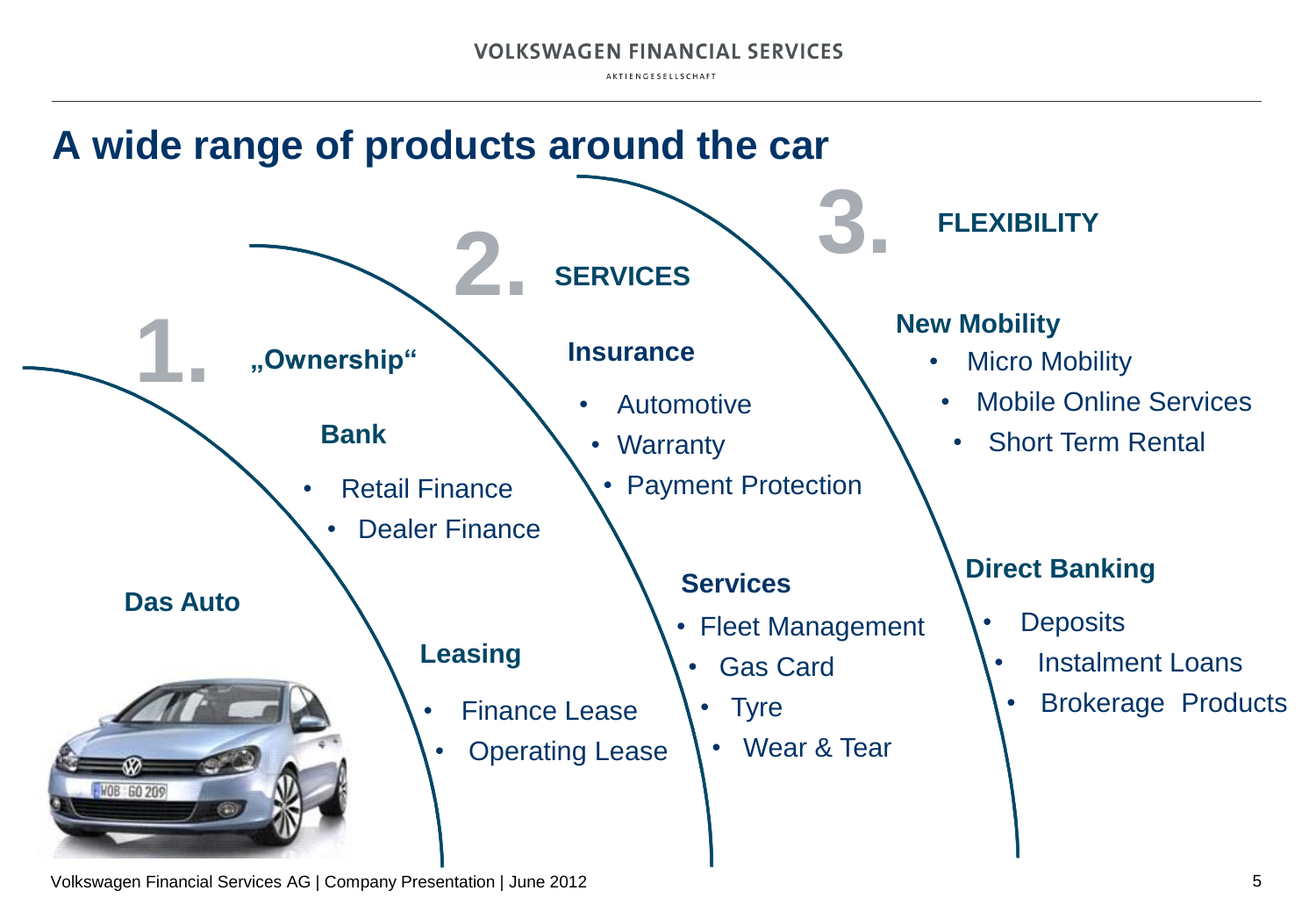AKTIENGESELLSCHAFT

### **Volkswagen Financial Services: Strategy WIR2018**

#### **VISION**

#### **VOLKSWAGEN FINANCIAL SERVICES** AKTIENGESELLSCHAFT

**The best automotive financial** 

**services group in the world.**

#### **STRATEGIC GOALS**

### **Customers**

- **To be the most attractive supporter of sales for the brands**
- **To be the quality leader in business with customers and dealers**

### **Employees**

**We are a top team !** 



### **Profitability**

**20% ROE**1) **with 50% CIR**

### **Volume**

- **Comprehensive support for the Volkswagen Group Brands**
	- **To cover at least every 2nd new car from the Volkswagen Group with one or more FS products**
	- **To become market leader for financial services products for young used cars of the Volkswagen Group**

1) excl. LeasePlan, factoring, employee leasing; based on the necessary capital to run the business (today 8%)

Volkswagen Financial Services AG | Company Presentation | June 2012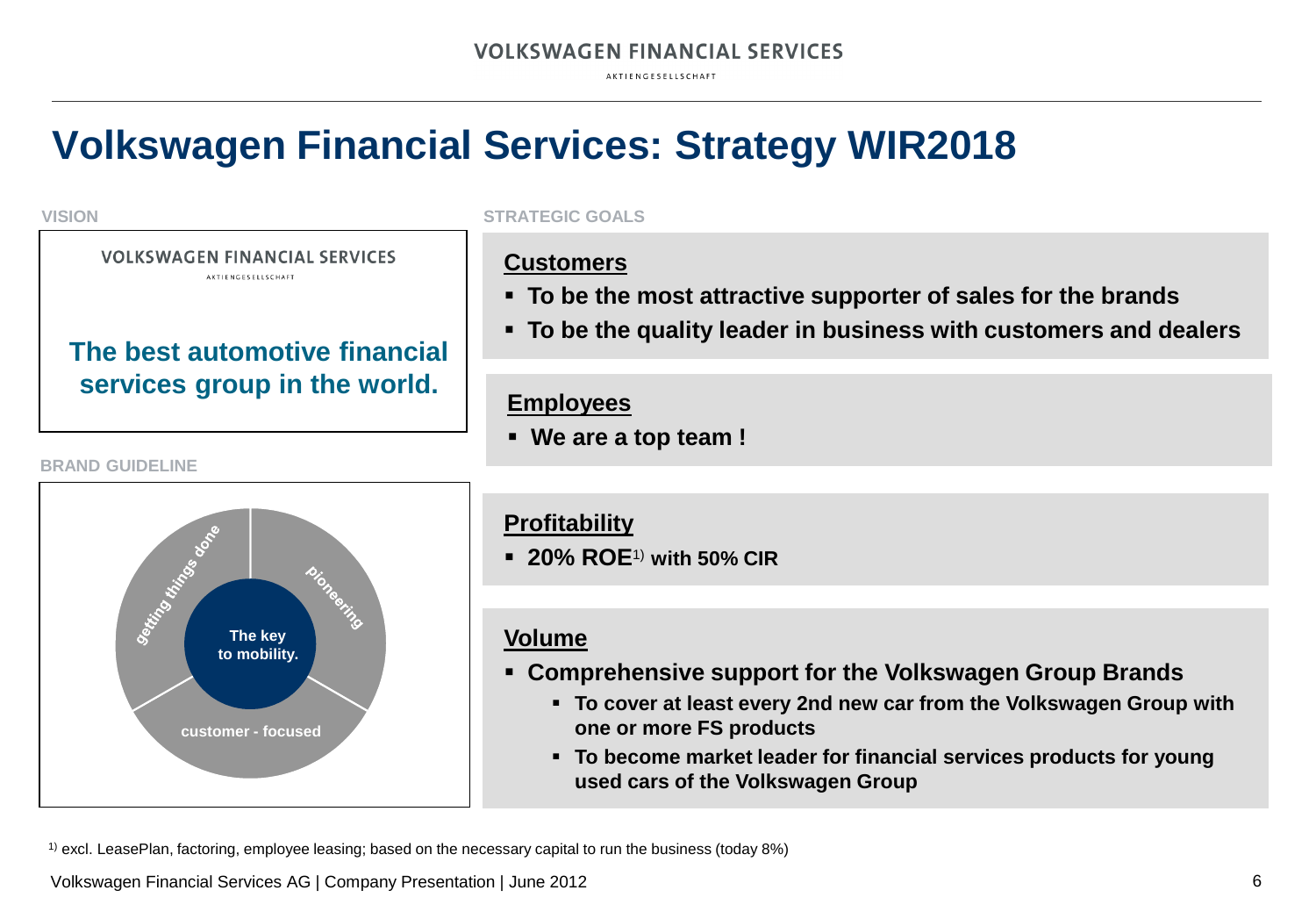AKTIENGESELLSCHAFT

### **Volkswagen Financial Services Supports Launch of up!:**  Integrated Concept for Financial Services

## Monthly rate incl.





- Cost Transparency ("All In One")
- Affordability
- Facilitating sales process

### **Benefit Customer Benefit Brand Volkswagen**

- Secure Profitability per Customer
- Secure Volume Targets
- Increase Customer Satisfaction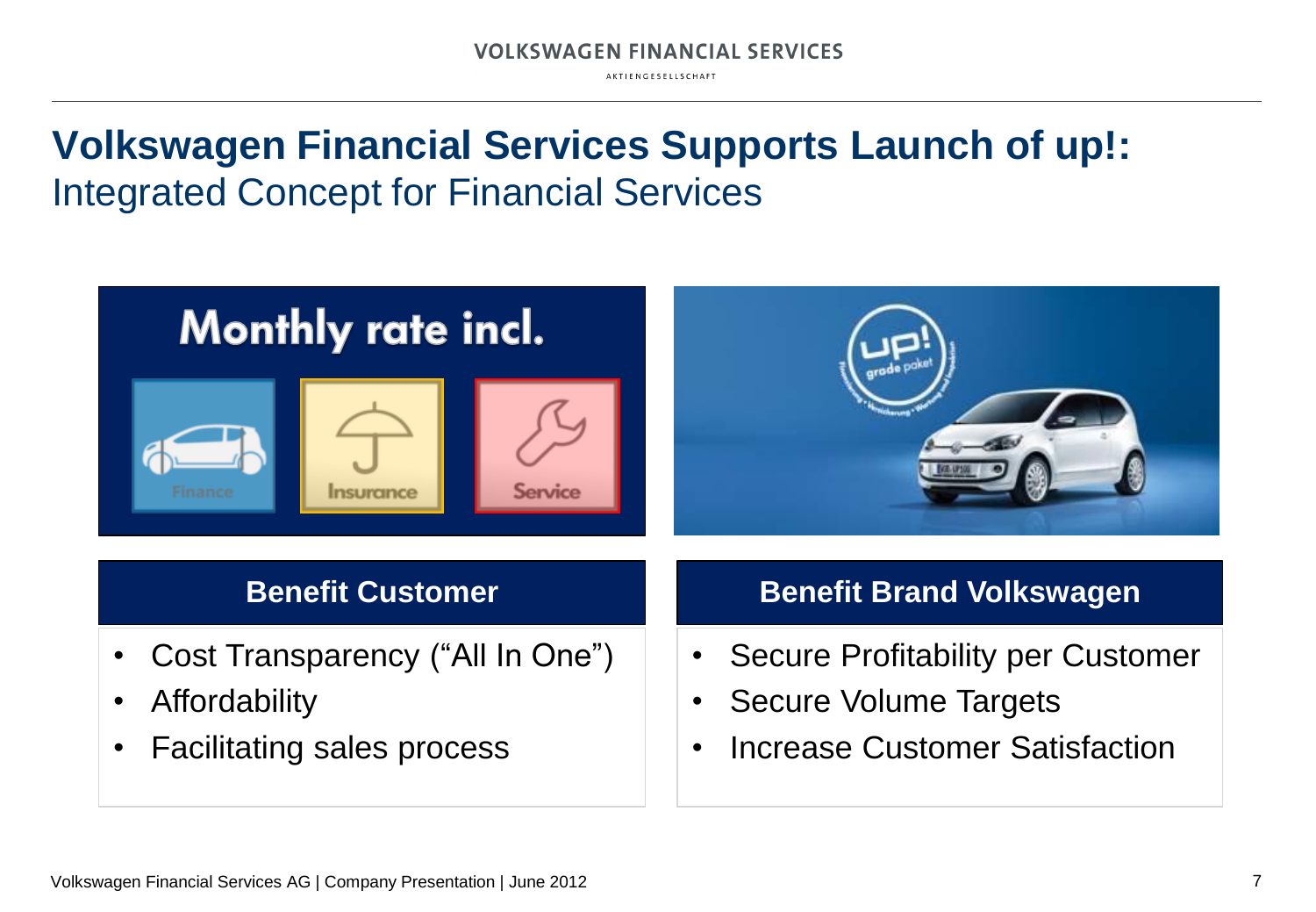AKTIENGESELLSCHAFT

### **Risk Profile of Volkswagen Financial Services AG**



\* Liquidity Risk, Strategic Risk, Reputational Risk as of 12/31/2011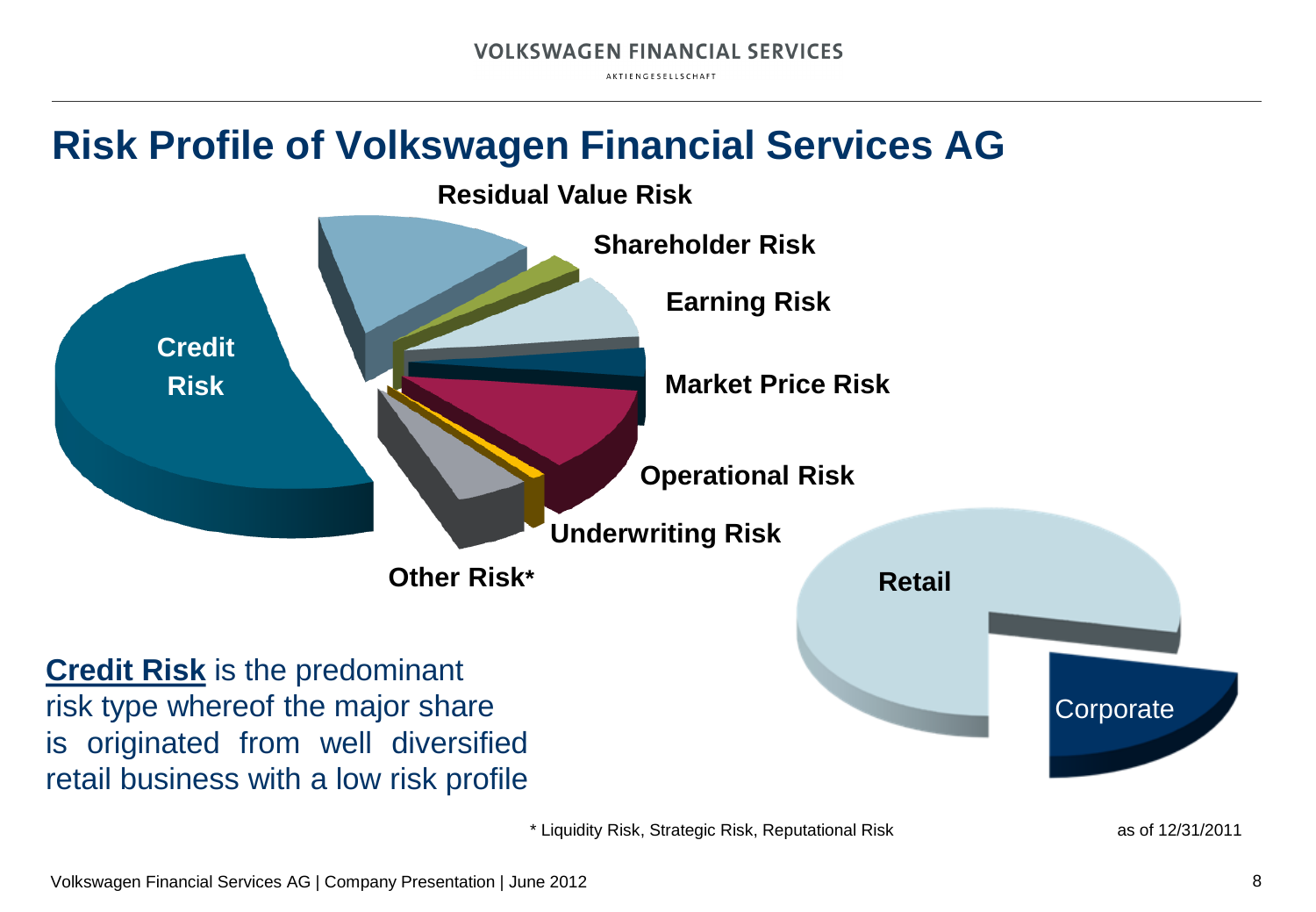AKTIENGESELLSCHAFT

### **Total Provision and Dynamic Loss Ratio – VW FS AG**

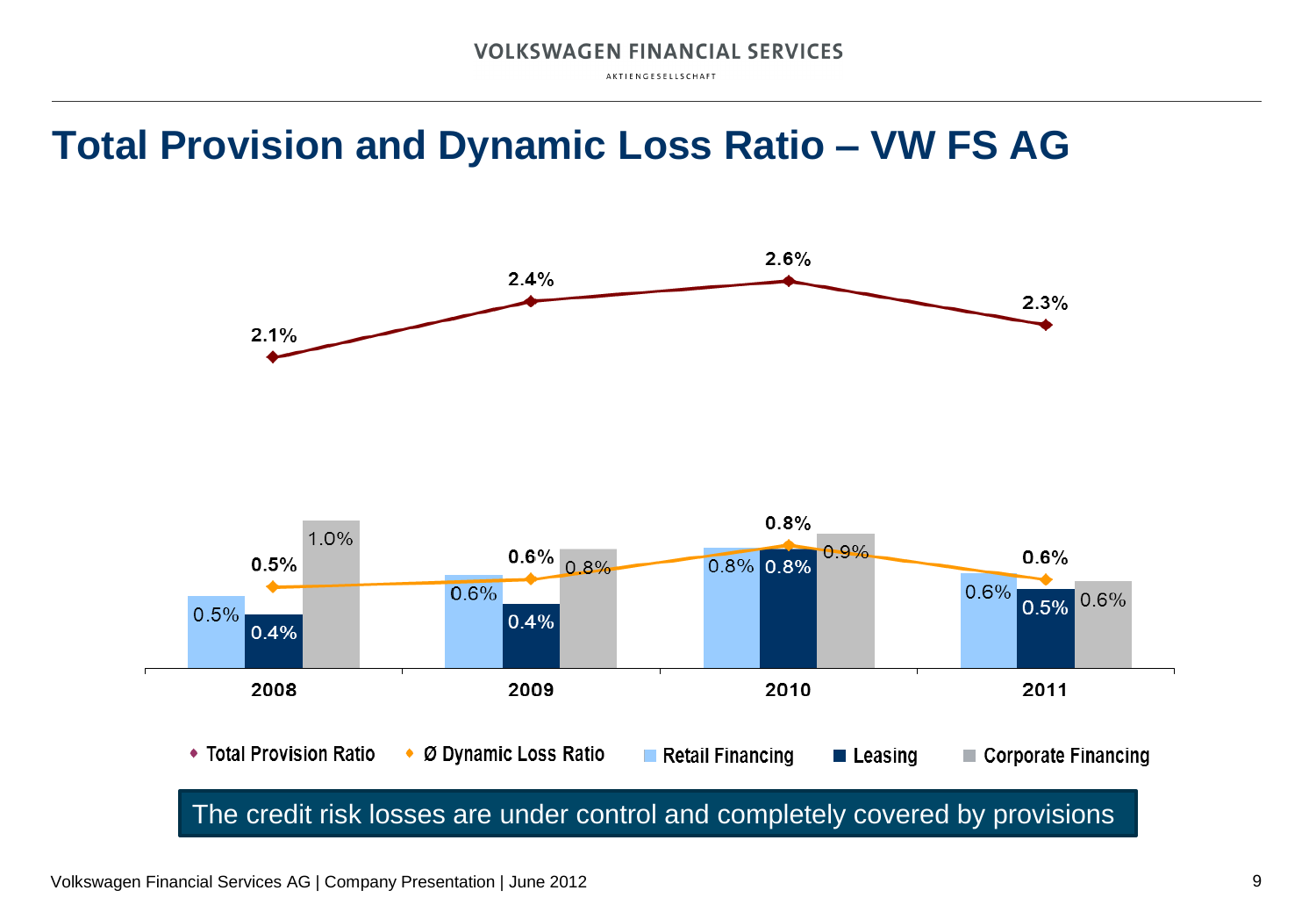AKTIENGESELLSCHAFT

### **Residual Value Risk December 2009 - December 2011**

![](_page_9_Figure_3.jpeg)

1) Re-calculation of EL in UK (harmonisation to FS standards)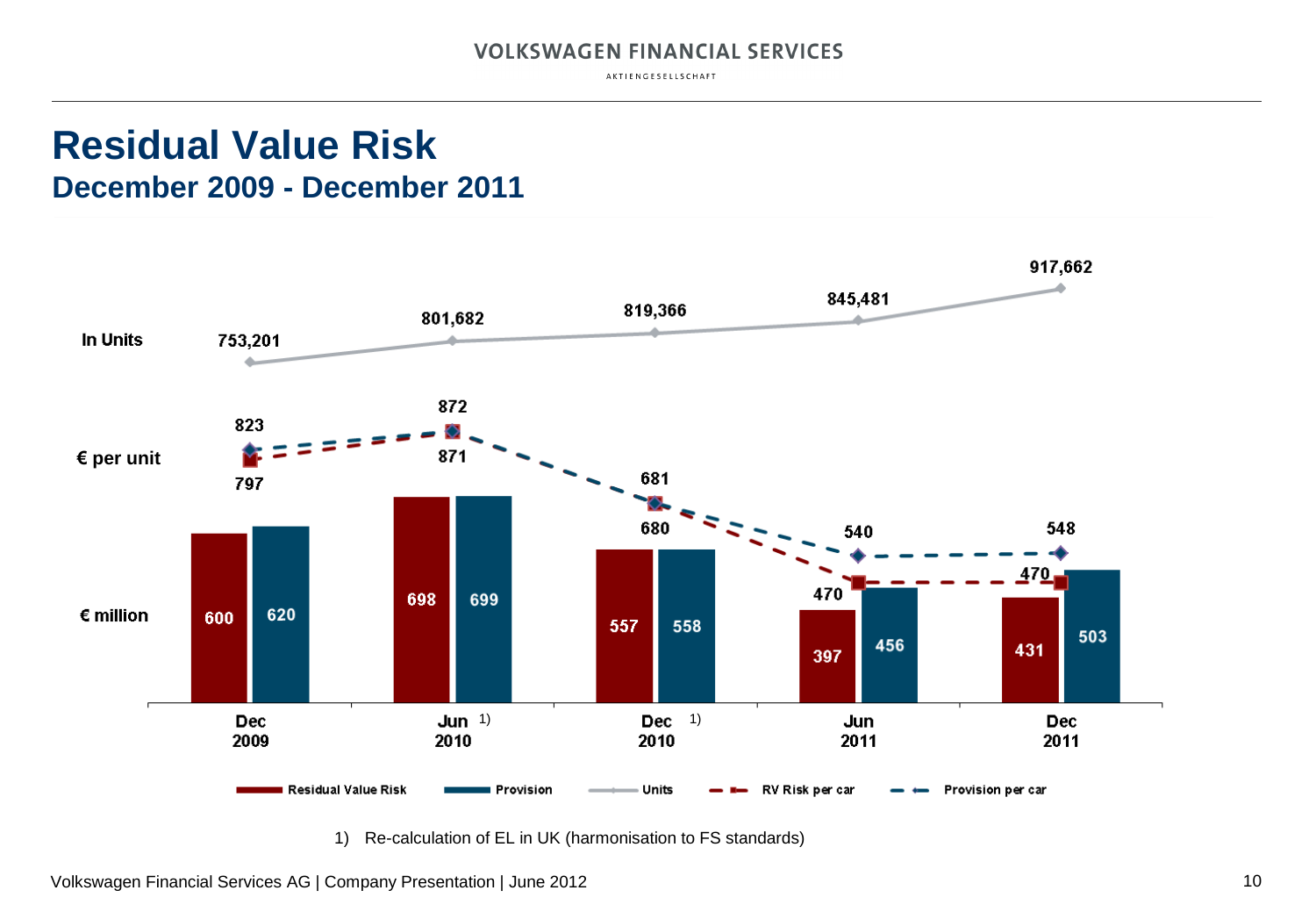AKTIENGESELLSCHAFT

![](_page_10_Figure_2.jpeg)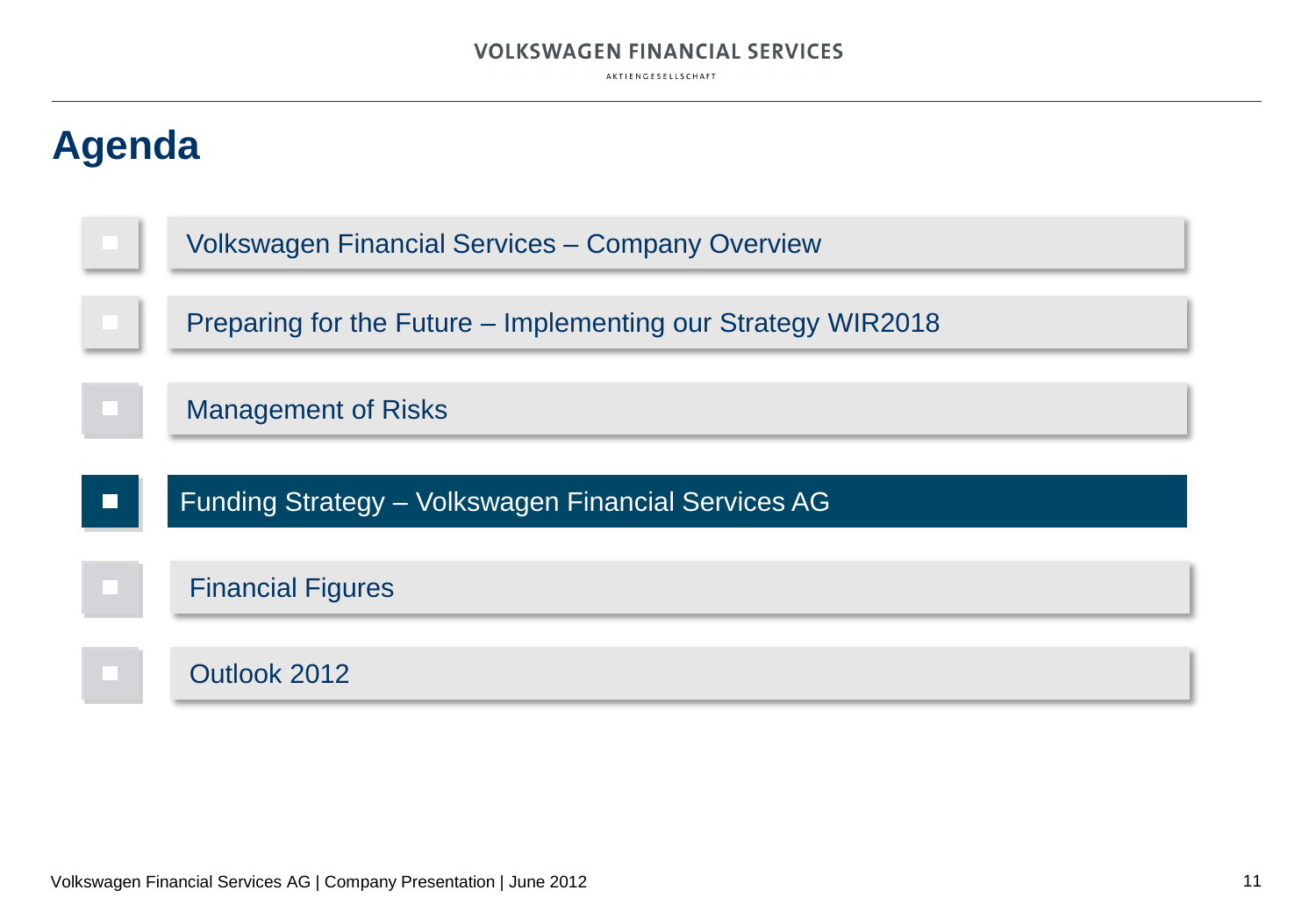AKTIENGESELLSCHAFT

### **Refinancing Strategy**

![](_page_11_Picture_3.jpeg)

### Focus on three fundamental funding sources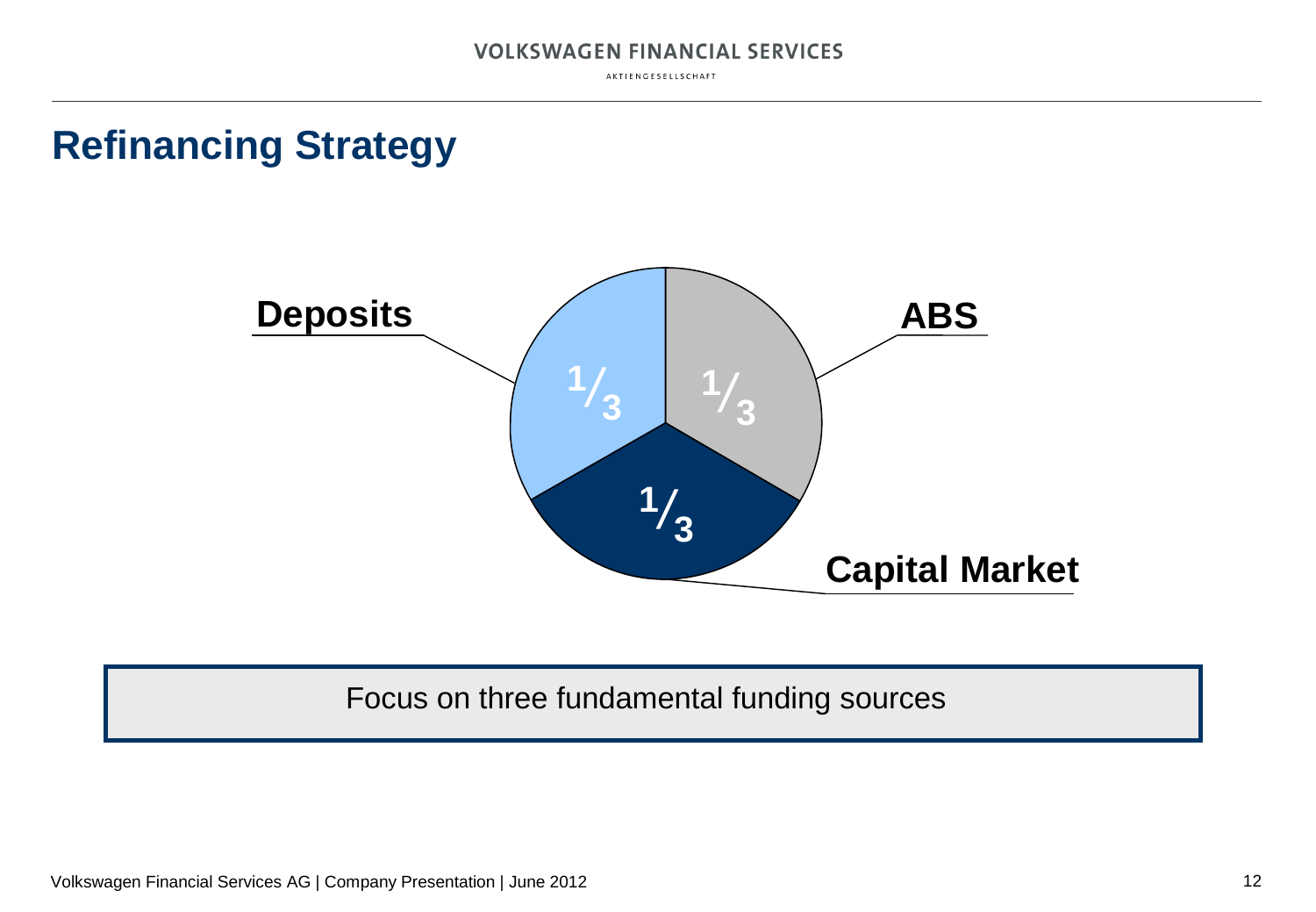AKTIENGESELLSCHAFT

### **Volkswagen Financial Services AG: successful, diversified and automotive-independent funding structure**

![](_page_12_Figure_3.jpeg)

**Funding Deposits**

As of 31.12.2011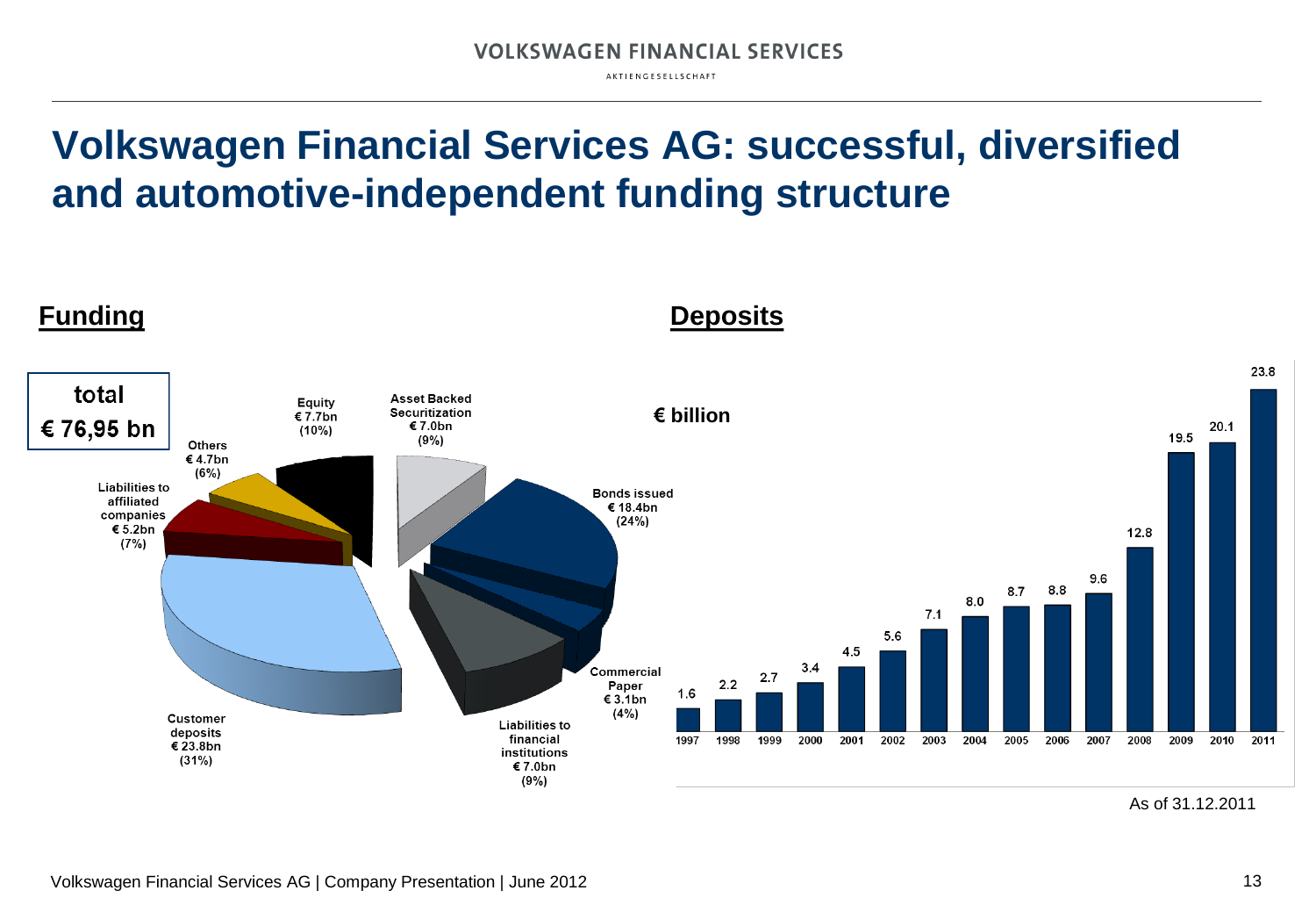AKTIENGESELLSCHAFT

### **VW Financial Services Worldwide Capital Market Activities**

![](_page_13_Figure_3.jpeg)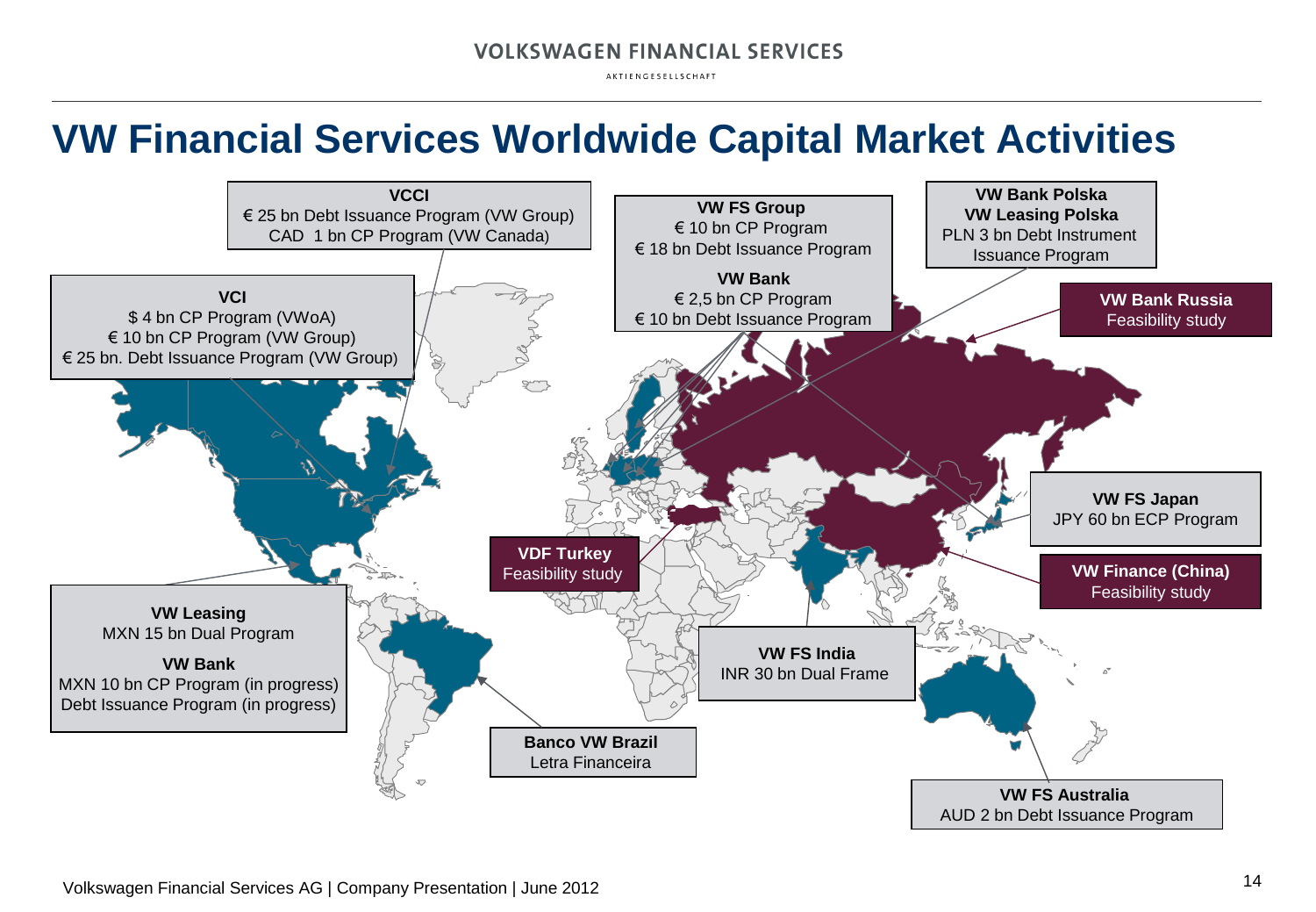AKTIENGESELLSCHAFT

### **Security for Investors – Three Layer of Protection**

![](_page_14_Picture_3.jpeg)

![](_page_14_Picture_4.jpeg)

1. Solvability and Creditworthiness of the Issuer (Affiliated Company of Volkswagen Financial Services AG)

Irrevocable and Unconditional Guarantee + Letter of Comfort

2. Solvability and Creditworthiness of the Guarantor (Volkswagen Financial Services AG) S&P Rating: A- stable

Control & Profit + Loss Transfer Agreement

![](_page_14_Picture_9.jpeg)

3. Solvability and Creditworthiness of the Volkswagen AG S&P Rating: A- stable

One Risk – One Price!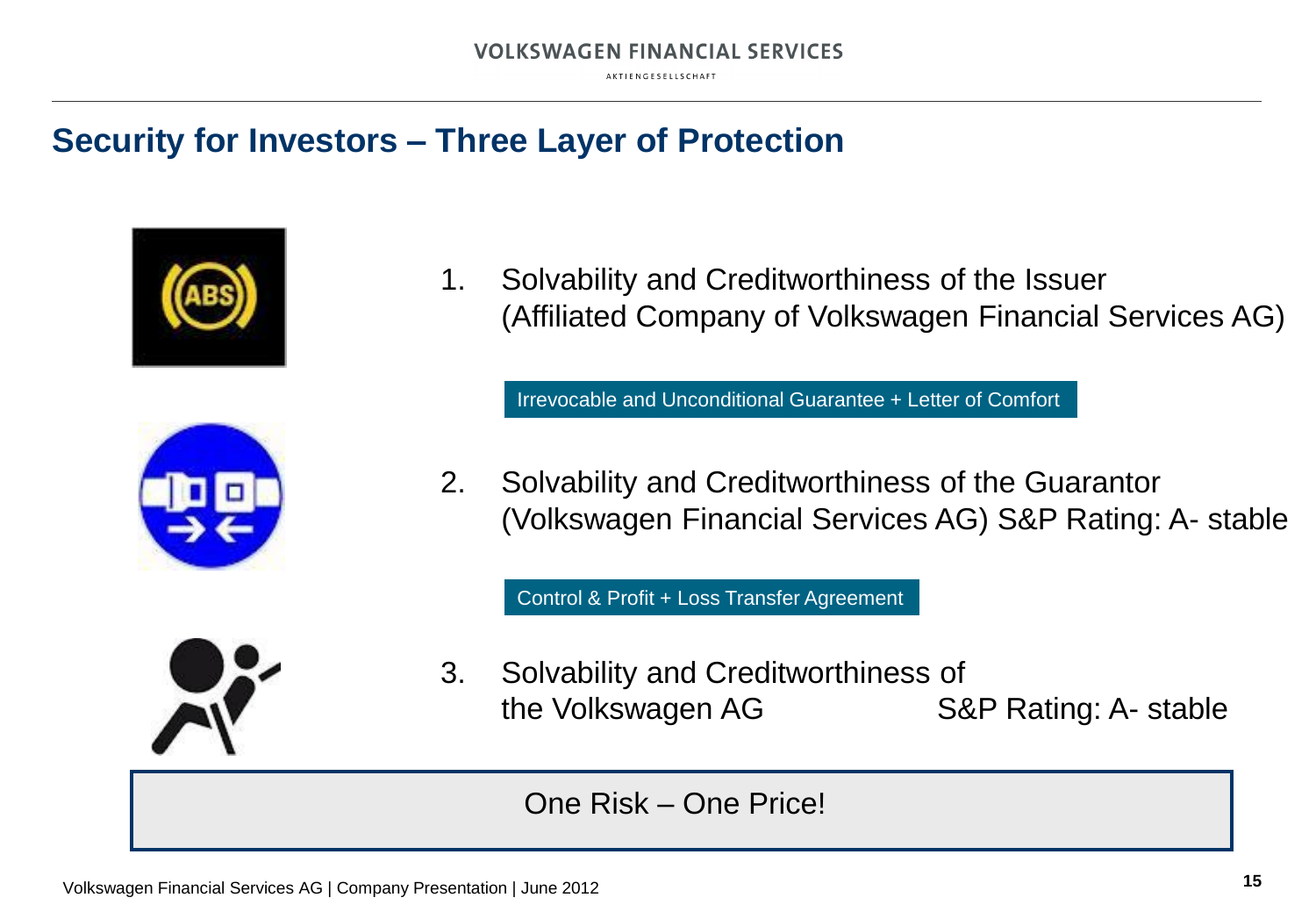AKTIENGESELLSCHAFT

### **VW Financial Services Worldwide ABS Activities**

![](_page_15_Figure_3.jpeg)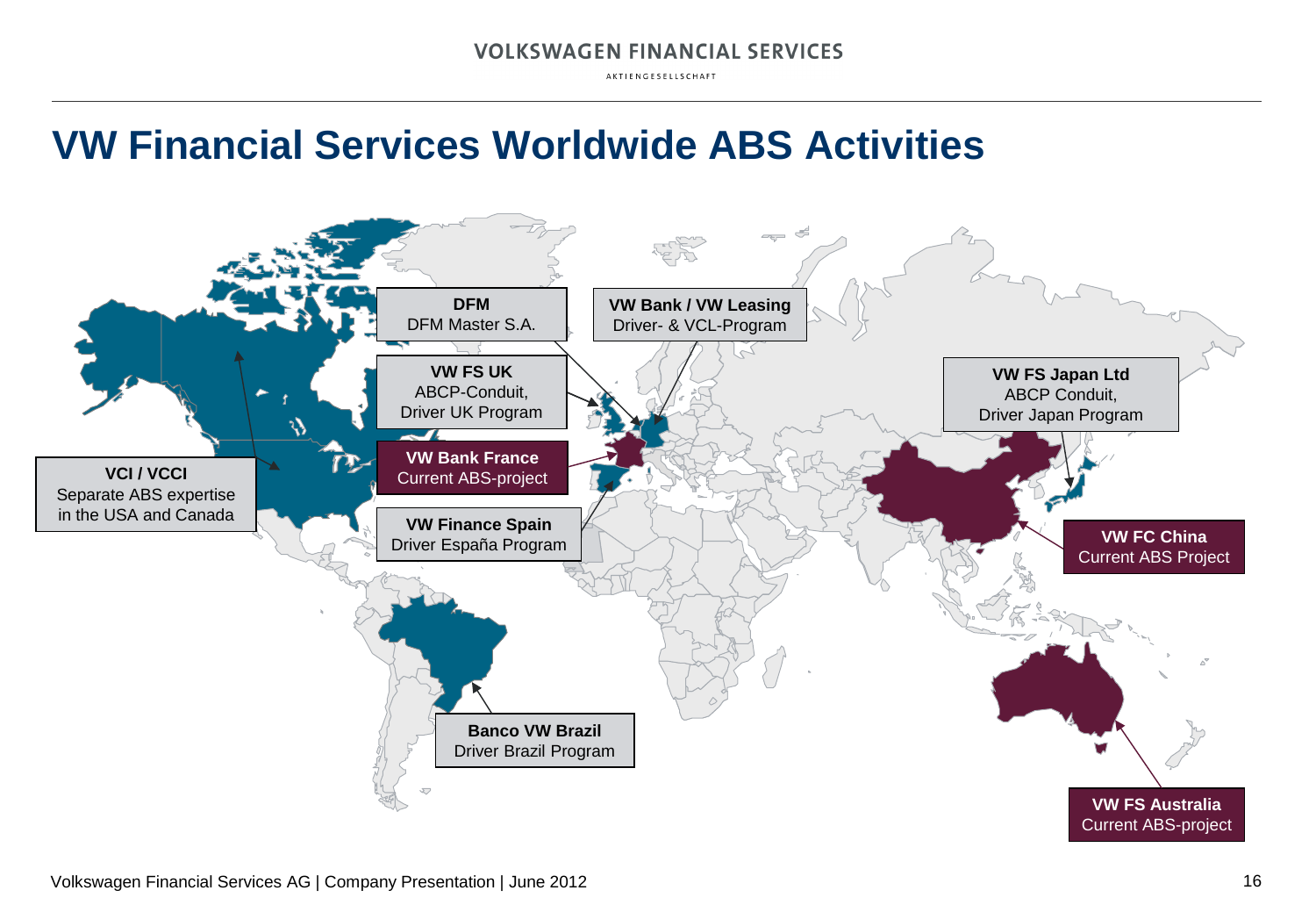AKTIENGESELLSCHAFT

### **Two Strong Brands in the Automobile Securitisation Market**

# **EDriver**

- Securitisation Program of VW FS AG
- Car loans originated by Volkswagen Bank
- Program running since 2004
- Currently 12 public transactions placed in the market
- Volume of public transactions since '04:  $\epsilon$  9.8 bn
- Securitisation Program of VW FS AG
- Car leases originated by Volkswagen Leasing
- Program running since 1996
- Currently 15 public transaction placed in the market
- Total volume of public transactions since '96:  $\epsilon$  11.4 bn

**YCL** 

- Highly granular risk profile
- International roll out (2008 in UK, 2011 in Spain, 2012 in Japan, planned for Brazil, France, and Australia)
- Stable and diversified investor base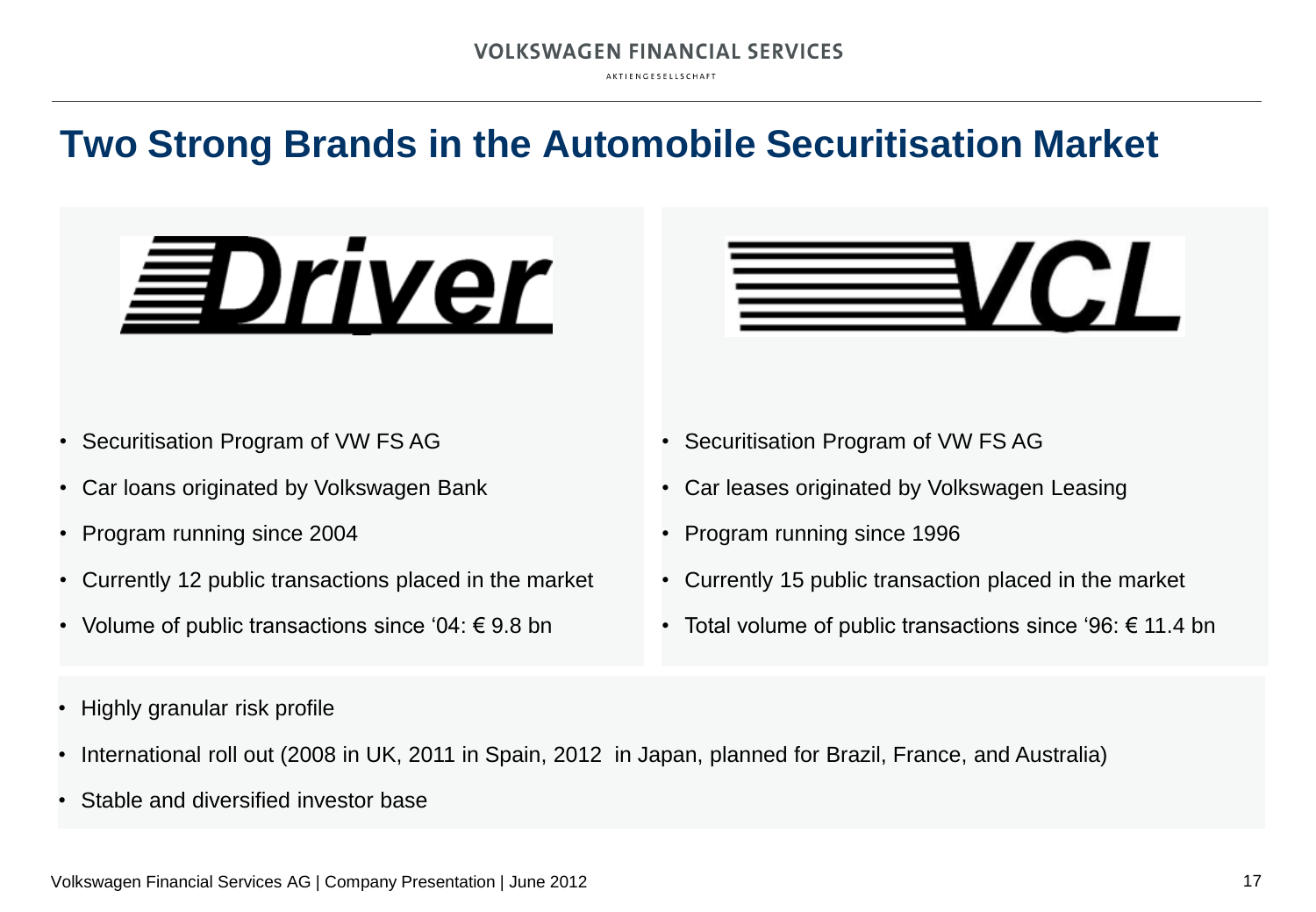AKTIENGESELLSCHAFT

### **Recent Public CM and ABS Deals**

| <b>Capital Market</b> | • VW Leasing GmbH: 11/11 $\in$ 750mn due 11/14<br>• VW Leasing GmbH: 11/11 $\epsilon$ 750mn due 05/18<br>• VW Bank GmbH: 04/11 $\in$ 500mn due 04/14<br>• VW Bank GmbH: 04/11 $\in$ 500mn due 10/12<br>• VW Leasing Mexico S.A. de C.V.: 04/11 MXN 2,0bn due 04/14<br>• Banco Volkswagen Brazil: 06/12 BRL 300mn due 06/14<br>• VWFS Australia: 02/12 AUD 150mn due 01/14<br>• VW FS NV, Netherlands: 05/12 GBP 250mn due 10/15 |
|-----------------------|---------------------------------------------------------------------------------------------------------------------------------------------------------------------------------------------------------------------------------------------------------------------------------------------------------------------------------------------------------------------------------------------------------------------------------|
|                       |                                                                                                                                                                                                                                                                                                                                                                                                                                 |
|                       | • VCL 15, Germany: $\epsilon$ 1bn (March 2012)                                                                                                                                                                                                                                                                                                                                                                                  |

|                                | ' • Driver Nine, Germany: € 714.4m (May 2011)   |
|--------------------------------|-------------------------------------------------|
| <b>Asset-Backed Securities</b> | <b>DEMAMenter Netherlands: COOO Free (Mars)</b> |

- DFM Master, Netherlands: € 293.5m (May 2011)
- Driver España One, Spain: € 628.9m (May 2011)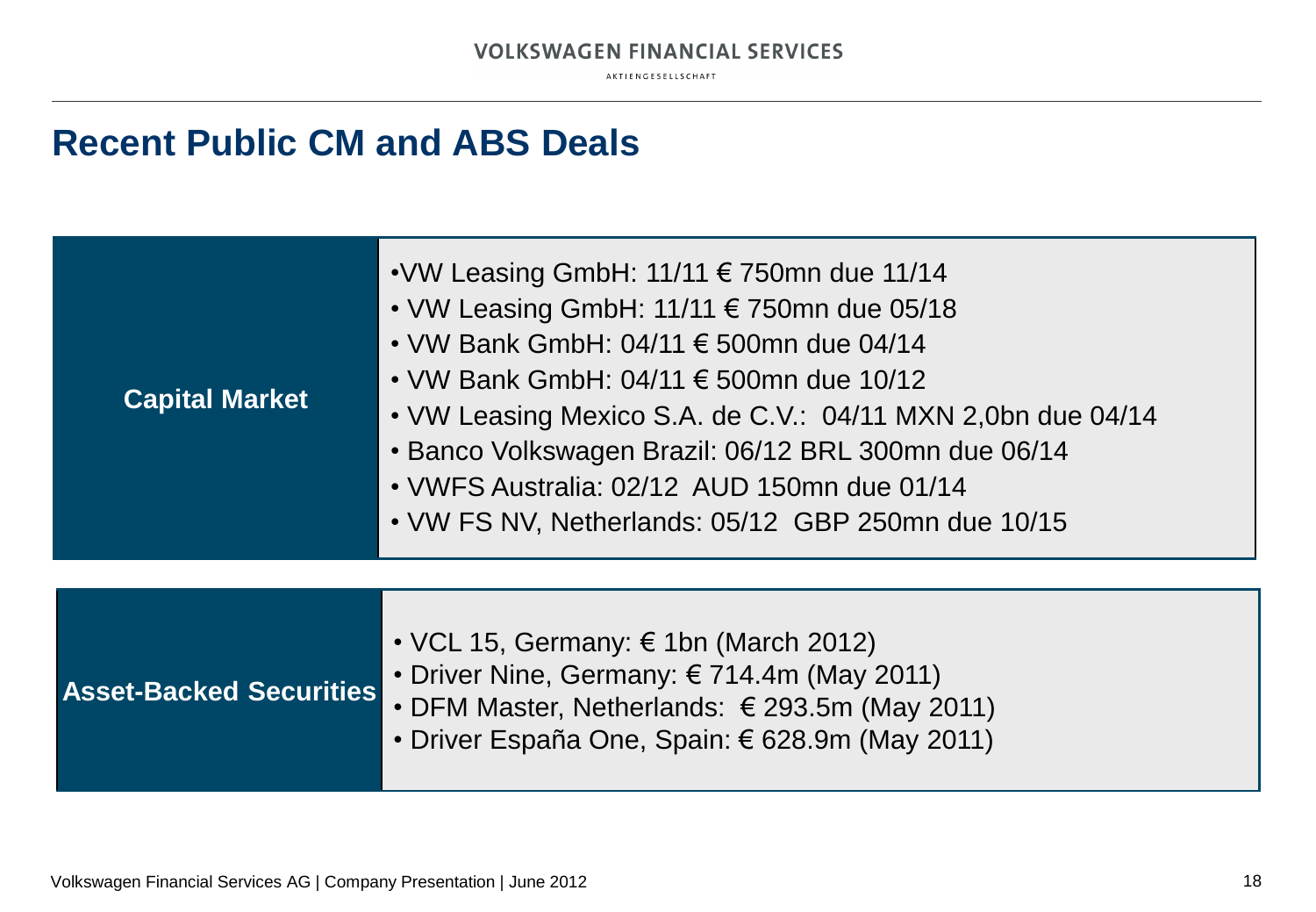AKTIENGESELLSCHAFT

### **Rating History (04/30/2012)**

![](_page_18_Figure_3.jpeg)

### Volkswagen Financial Services AG has a solid and stable rating history.

**Data Source: Reuters**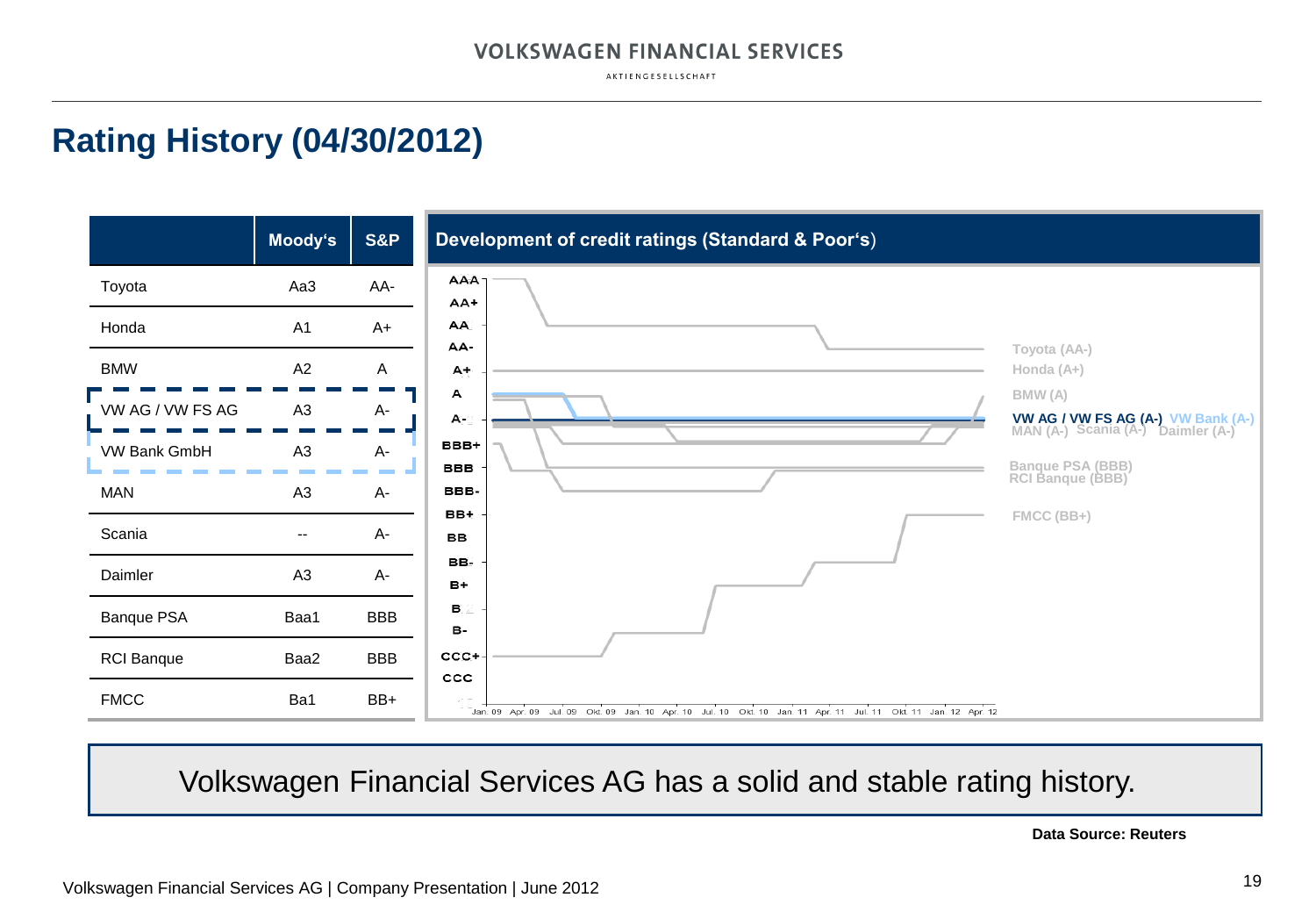AKTIENGESELLSCHAFT

### **Volkswagen Financial Services AG:** Financial Figures (IFRS)

![](_page_19_Figure_3.jpeg)

ROE (based on the avg. equity of the referred year): PbT / ((Equity current year + Equity previous year) / 2)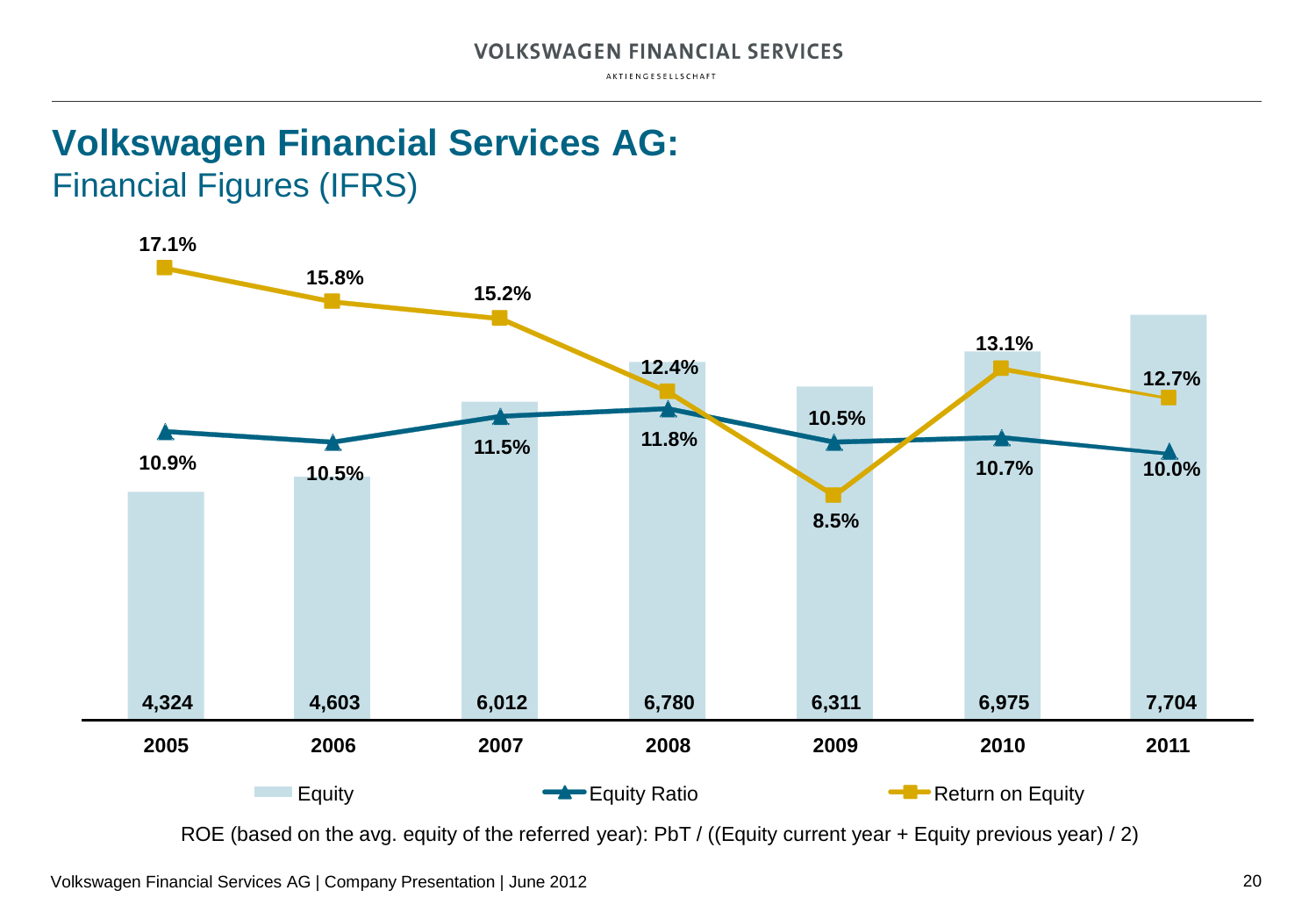AKTIENGESELLSCHAFT

### **Volkswagen Financial Services AG: Outlook 2012**

- Volumes are expected to Stabilise in Saturated Markets with Growth Opportunities in l a Growth Markets
- Refinancing Costs on low levels  $\Box$
- Highly Uncertain Economic Environment might have impact on Risk Costs  $\blacksquare$
- Earnings in 2012 are expected to be at the level of 2011 ÌП.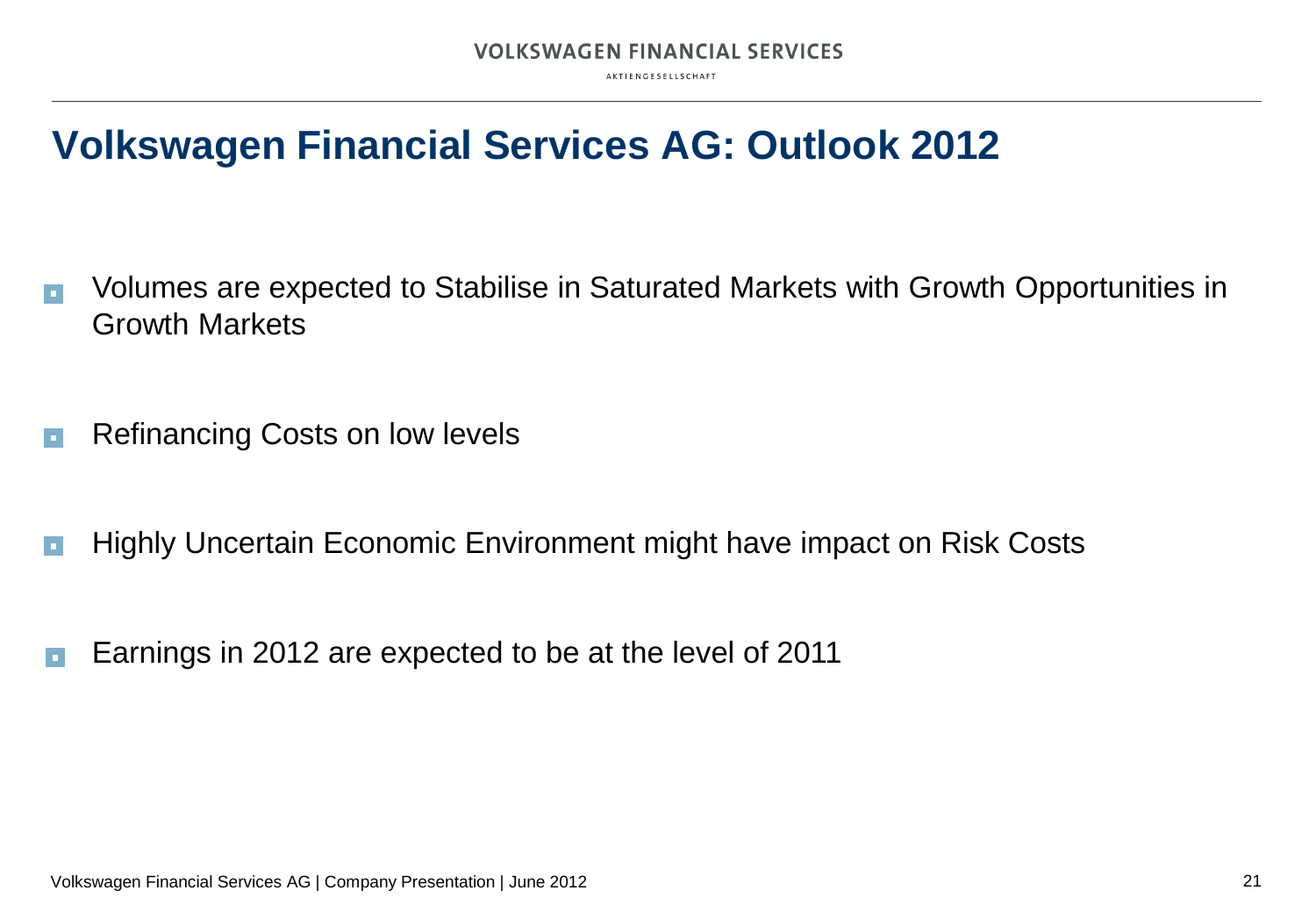AKTIENGESELLSCHAFT

![](_page_21_Picture_2.jpeg)

Volkswagen Financial Services AG | Company Presentation | June 2012 22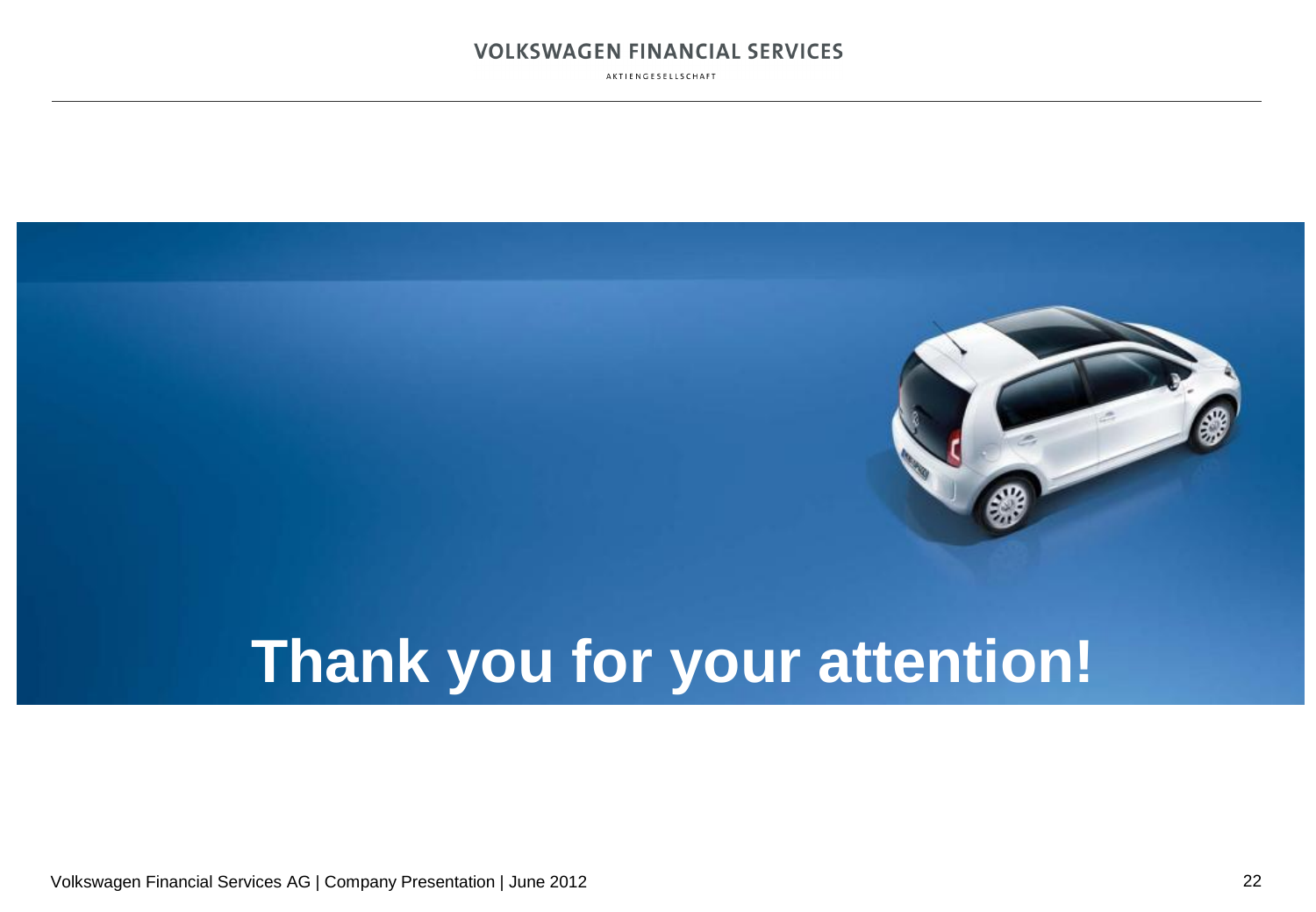AKTIENGESELLSCHAFT

### **Contacts**

![](_page_22_Picture_3.jpeg)

**Bernd Bode Head of Group Treasury and Investor Relations Volkswagen Financial Services**

Tel.: +49 531 212 3807 bernd.bode@vwfs.com

Annual Report of Volkswagen Financial Services AG: http://www.vwfsag.com/annualreport

![](_page_22_Picture_7.jpeg)

**Ulrich Hauswaldt Investor Relations**

Tel.: +49 531 212 3071 ulrich.hauswaldt@vwfs.com